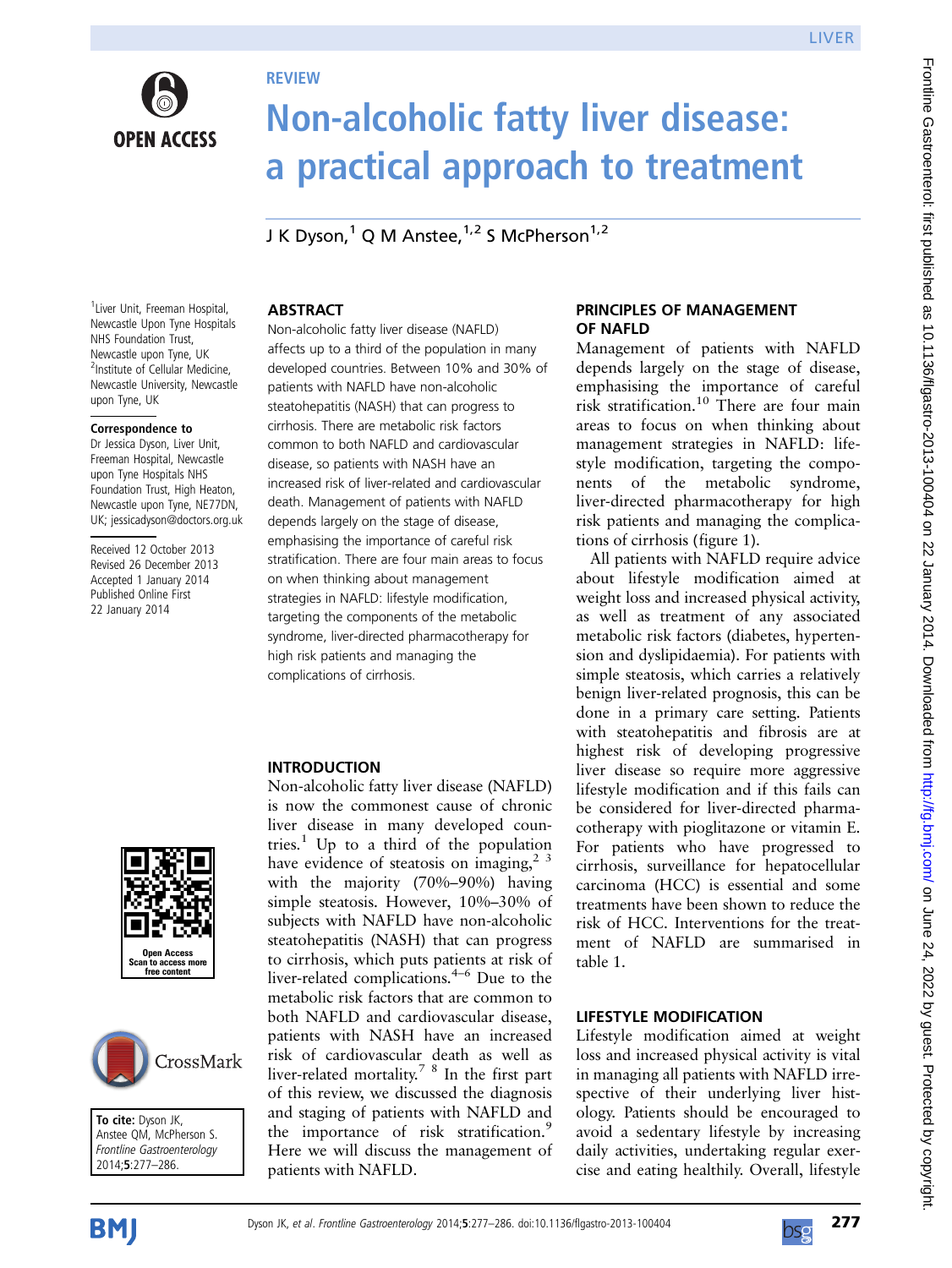

Figure 1 Management strategies in non-alcoholic fatty liver disease (NAFLD).

interventions including behavioural, dietary and exercise changes can be very effective in reducing body weight. In one study, patients who received dietary advice and undertook 200 min moderate physical activity per week for 48 weeks had an overall 9.3% reduction in body weight (versus 0.2% in the control arm) and had improvement in hepatic steatosis and inflammation on liver biopsy.<sup>12</sup>

# Diet

The optimum diet to treat NAFLD is not known. Until further evidence is available, a calorie restricted diet (600 Kcal less than a person needs to remain at

the same weight) should be recommended aiming to lose 0.5–1 kg per week until the target weight is achieved.<sup>11</sup> Patients with NAFLD should be advised to avoid saturated fats, simple carbohydrates and sweetened drinks. $25 \times 26$  A 'fast food diet' (high in cholesterol, saturated fats and fructose) is associated with progressive fibrosis in mice models.27

A Mediterranean diet (high in monounsaturated fatty acids), as compared with a diet low in fat and high in carbohydrates, has been shown to reduce hepatic steatosis and improve insulin sensitivity in non-diabetic subjects with NAFLD.28 Dietary supplementation with ω-3 polyunsaturated fatty acids (n-3 PUFAs) has also been shown to decrease liver fat,<sup>29</sup> so fish oil supplementation could be a simple therapeutic option but further studies are needed.

Intensive 12-month dietician-led lifestyle interventions are more effective than standard care for patients with NAFLD in terms of weight loss (5.6 vs 0.6 kg) and achieving remission of NAFLD (64% vs  $20\%$ ). Previous studies have shown that  $>7\%^{12}$  and  $>9\%^{13}$ loss of body weight was associated with reduced steatosis, hepatocellular injury and hepatic inflammation. The optimum amount of weight loss to reduce fibrosis is not known, but studies in subjects undergoing bariatric surgery where larger weight losses are seen (average reduction 30% of Body Mass Index (BMI) at 5 years) indicate that fibrosis regression occurs in the majority  $(65\%)$ , <sup>19</sup> although minor increases in fibrosis

Table 1 Summary of management of NAFLD

| <b>Treatment</b>                       | <b>Intervention/indication</b>                                                                                                            | Target/outcome                                                                                                              |
|----------------------------------------|-------------------------------------------------------------------------------------------------------------------------------------------|-----------------------------------------------------------------------------------------------------------------------------|
| Diet                                   | Calorie restricted diet (600 calories less than daily requirement)                                                                        | >7% <sup>12</sup> and $\geq$ 9% <sup>13</sup> loss of body weight reduces steatosis,<br>ballooning and hepatic inflammation |
|                                        | Aim to lose $0.5-1.0$ kg/week <sup>11</sup>                                                                                               |                                                                                                                             |
|                                        | Avoid saturated fats, simple carbohydrates and sweetened drinks                                                                           |                                                                                                                             |
|                                        | Aim to lose $>10\%$ body weight and maintain loss                                                                                         |                                                                                                                             |
| Exercise                               | Increasing physical activity                                                                                                              | Lower levels of steatosis <sup>14</sup>                                                                                     |
|                                        | Reduce total sedentary time                                                                                                               | Aerobic exercise improves insulin sensitivity <sup>15 16</sup>                                                              |
|                                        | 30 min moderate exercise 5x/week                                                                                                          | Improved liver enzymes and reduced liver fat <sup>17 18</sup>                                                               |
|                                        | 'Aerobic', 'resistance' and 'high intensity' exercise are all effective                                                                   |                                                                                                                             |
|                                        | Aim $>10$ 000 steps/day (pedometer)                                                                                                       |                                                                                                                             |
| Orlistat (enteric lipase<br>inhibitor) | Achieve weight loss in conjunction with lifestyle modification if<br>BMI>30 kg/m <sup>211</sup>                                           | Improves ALT and steatosis <sup>13</sup>                                                                                    |
|                                        | Only continue if $>5\%$ loss of body weight in 3 months is<br>achieved                                                                    |                                                                                                                             |
| Bariatric surgery                      | Not a primary treatment for NASH                                                                                                          | Improve insulin sensitivity and lipid profile                                                                               |
|                                        | Treatment for obesity if BMI >40 kg/m <sup>2</sup> or between 35 and<br>40 kg/m <sup>2</sup> with other significant disease <sup>11</sup> | Reduced steatosis, steatohepatitis and fibrosis <sup>19</sup>                                                               |
|                                        | Consider as first-line option if BMI greater >50 kg/m <sup>2"</sup>                                                                       | Gastric bypass procedures are most effective in producing<br>sustained weight loss <sup>20</sup>                            |
| Pioglitazone                           | Recommended for patients with more aggressive NASH who have<br>failed lifestyle interventions                                             | Reduces hepatocellular injury and fibrosis <sup>21-23</sup>                                                                 |
|                                        |                                                                                                                                           | Consider increased risk of congestive cardiac failure, bladder<br>cancer and reduced bone density                           |
| Vitamin E                              | Reserved for selected patients with more advanced precirrhotic<br>NASH who have failed lifestyle interventions                            | Improves steatohepatitis <sup>22</sup> 24                                                                                   |

ALT, alanine transaminase; BMI, body index mass; NAFLD, non-alcoholic fatty liver disease; NASH, non-alcoholic steatohepatitis.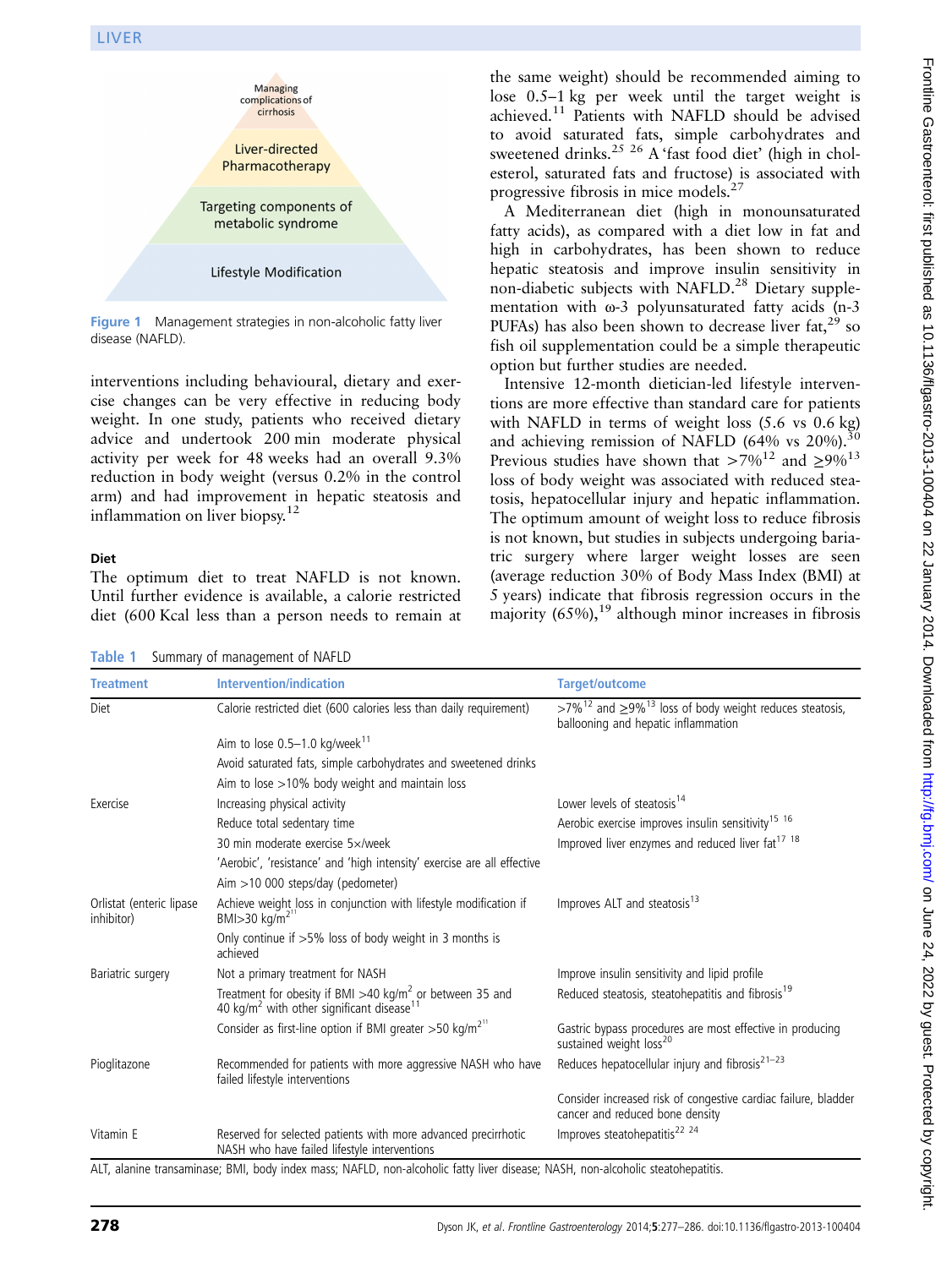were seen 5 years post-bariatric surgery in 20% ( $>90\%$  of these were worsening from stage 0 to 1).<sup>31</sup> Ideally, patients should be encouraged to lose >10% (but more is probably better) of body weight and maintain the weight loss or bring their waist circumference or BMI into their ethnicity specific 'normal' range (eg, for Caucasians: waist circumference <94 cm for men and <80 cm for women or BMI <25 m/kg<sup>2</sup>).

# Exercise

People with NAFLD engage in less physical activity than their healthy counterparts<sup>32 33</sup> and higher levels of habitual physical activity are associated with lower levels of steatosis.<sup>14</sup> Aerobic exercise increases skeletal muscle insulin sensitivity and as a result reverses one of the key pathophysiological mechanisms that causes NAFLD (insulin resistance).<sup>15</sup> <sup>16</sup> Although the optimum exercise to treat NAFLD is not known, studies examining moderate intensity training, high intensity training and resistance exercise have shown improvement in liver enzymes and reduction in liver fat, independent of weight loss, but the effects on histology remain unknown.<sup>17 18 34</sup> Therefore, all patients with NAFLD should be advised to increase physical activity and undertake regular exercise. Until further evidence is available, one approach is to recommend 30 min of moderate exercise five times weekly. $11$  In reality though, a significant proportion of patients with NAFLD do not comply with these recommendations. In such patients, the use of pedometers can be quite helpful. We recommend that patients increase their daily step count to >10 000 steps/day.

# Orlistat as an aid to weight loss

Orlistat is an enteric lipase inhibitor that leads to malabsorption of dietary fat and can aid weight loss in subjects with obesity in conjunction with lifestyle modification. One study demonstrated that orlistat treatment for NAFLD improved alanine transaminase (ALT) and steatosis,35 but a subsequent RCT conducted by Harrison et al showed that orlistat in combination with calorie restriction and vitamin E (800 IU/day) did not enhance weight loss, improve liver enzymes or improve histopathology compared with calorie restriction and vitamin E. In that study, they found that  $\geq 9\%$  weight loss resulted in improved histology irrespective of whether they received orlistat or placebo.<sup>13</sup> National Institute of Health and Care Excellence (NICE) guide $lines<sup>11</sup>$  for obesity recommend that orlistat can be considered as an aid to weight loss in subjects who have not achieved their target weight by lifestyle intervention and have a BMI $>$ 30 kg/m<sup>2</sup>, so it seems reasonable to consider this treatment in patients with obesity and NAFLD. If orlistat is initiated, only patients who achieve >5% loss of body weight in 3 months should continue the medication. Treatment duration should not be greater than 1 year as there is potential for fat soluble vitamin deficiency if continued for longer.

Bariatric surgery has an increasing role in the management of patients with obesity and the metabolic syndrome. Restrictive procedures such as the gastric band, gastric balloon and sleeve gastrectomy decrease stomach size leading to early satiety. Malabsorptive procedures such as gastric bypass limit the absorption of food. Weight loss after bariatric surgery has beneficial effects on the components of the metabolic syndrome including improving insulin sensitivity, lipid profile as well as reducing long-term mortality.<sup>20 36</sup> It also has specific effects on liver histology including reduced steatosis, steatohepatitis and fibrosis.<sup>19</sup> The majority of the histological benefits occur within the first year postsurgery.<sup>31</sup> The optimum type of bariatric surgery for the treatment of NASH is not known. Although gastric bypass surgery produces the largest sustained weight loss compared with other bariatric procedures, Mathurin et al found no significant differences among the gastric band, bilio-intestinal and gastric bypass groups in terms of global NAFLD activity score (NAS), steatosis, inflammation or ballooning.<sup>31</sup> As there is a lack of long-term outcome data about bariatric surgery as a specific treatment for NAFLD, bariatric surgery cannot be considered as a primary treatment for NASH.<sup>37</sup> However, NICE guidance suggests that surgery should be considered as a treatment for obesity for patients with BMI  $>40$  kg/m<sup>2</sup> or between 35 and  $40 \text{ kg/m}^2$  with other significant disease that could be improved with weight loss. All appropriate non-surgical measures must be tried first and patients must receive intensive specialist management and be prepared to commit to long-term follow-up. Surgery can be considered as a first-line option for the treatment of obesity in adults with a BMI greater than 50 kg/m<sup>2</sup>.<sup>11</sup>

Bariatric surgery should be avoided in subjects with advanced cirrhosis with portal hypertension as there is a risk of hepatic decompensation with the rapid weight loss.<sup>38</sup> Patients with decompensated cirrhosis have particularly high mortality rates post-bariatric surgery compared with compensated cirrhotics and non-cirrhotic patients (16.3% vs 0.9% and 0.3%, respectively,  $p=0.0002$ ).<sup>39</sup> In carefully selected patients with Child– Pugh A cirrhosis, gastric bypass and sleeve gastrectomy have been shown to achieve weight loss and improve obesity-related comorbidities.40 However, patients with cirrhosis should undergo bariatric surgery at centres that perform large numbers of these procedures.<sup>39</sup>

# Liver-directed pharmacotherapy

For patients with biopsy-proven NASH, where lifestyle intervention has failed, liver-directed pharmacotherapy with pioglitazone or vitamin E can be considered.

Several studies have demonstrated benefit from the thiazolidinediones in patients with NASH both with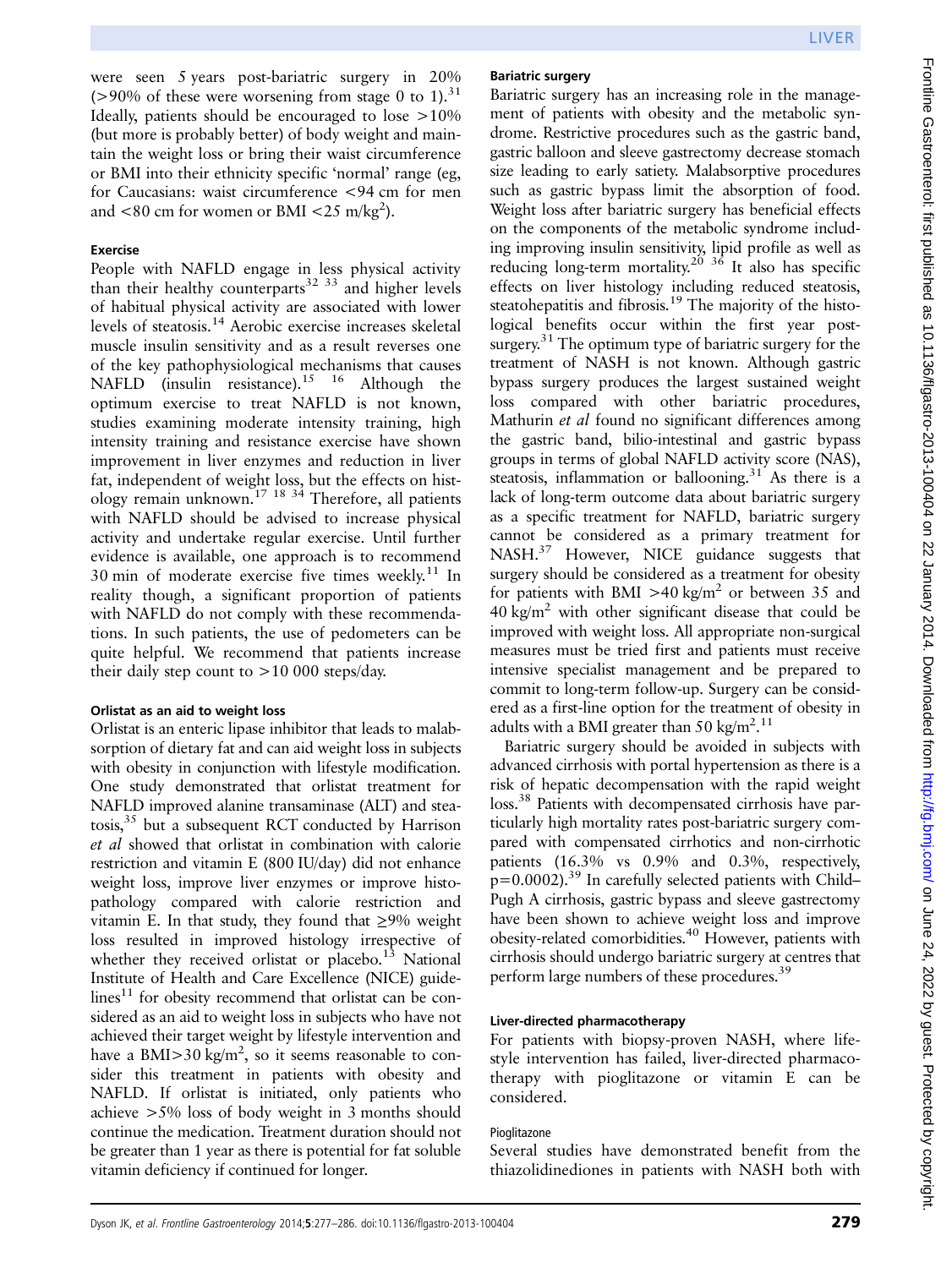and without diabetes.<sup>21 22 41</sup> Aithal *et al* showed that 12 months of treatment with pioglitazone 30 mg/day reduced hepatocellular injury and fibrosis compared with placebo. $21$  More recently, the PIVENS study showed significantly more patients receiving pioglitazone had resolution of steatohepatitis (a secondary endpoint) than with placebo (47% vs  $21\%$  p=0.001), although the treatment arm narrowly failed to meet the very strict primary endpoint (improvement in NAS  $\geq$ 2 with at least 1-point improvement in hepatocyte ballooning without increase in fibrosis score).<sup>22</sup> A recent meta-analysis has demonstrated that pioglitazone treatment in NASH significantly improves steatosis, inflammation and to a lesser degree, fibrosis.<sup>23</sup> While pioglitazone appears to be an effective treatment for NASH, there are also some concerns about its long-term safety. Treatment with pioglitazone is associated with weight gain (4.7% in the PIVENS study) $^{22}$  and there have been reports of increased risk of congestive cardiac failure,<sup>42</sup> bladder cancer<sup>43</sup> and reduced bone density.<sup>44</sup> However, a meta-analysis of 16 390 patients with type 2 diabetes mellitus (T2DM) treated with pioglitazone demonstrated an 18% reduction in death, myocardial infarction and stroke.<sup>45</sup> Therefore, after assessing risk and benefit, treatment with pioglitazone can be recommended for patients with more aggressive NASH who have failed lifestyle interventions. $46$  Caution should clearly be exercised in patients with cardiac disease (a common comorbidity in patients with NAFLD) and echocardiography performed prior to considering treatment with pioglitazone. The optimum dose and duration of treatment are not known.

Vitamin E Vitamin E is an antioxidant that has recently been shown to have beneficial effects on histology in nondiabetic patients with NASH. In the large PIVENS trial, significantly more patients had improvement in steatohepatitis following 96 weeks of vitamin E 800 IU/day compared with placebo (42% vs 19%  $p<0.001$ ).<sup>22</sup> This was confirmed in a study of childhood NASH, where vitamin E was shown to reduce steatohepatitis in a subgroup who had follow-up liver biopsies.<sup>24</sup> Although vitamin E looks like a promising treatment for NASH, there are concerns about the long-term effects of vitamin E with a meta-analysis showing a small overall increase in all-cause mortality at doses  $>400$  IU/day.<sup>47</sup> It has also been reported that there might be an increased risk of haemorrhagic stroke<sup>48</sup> and prostate cancer<sup>49</sup> with high dose treatment. Vitamin E has not been evaluated in patients with cirrhosis or diabetes and NASH. Therefore, it should currently be reserved for selected patients with more advanced pre-cirrhotic NASH who have failed lifestyle interventions. The optimum dose and duration of treatment are not known.

# TARGETING COMPONENTS OF THE METABOLIC SYNDROME

Management of diabetes mellitus in patients with NAFLD Approximately 40%–50% of patients with NAFLD attending secondary care clinics have T2DM and the majority have evidence of insulin resistance.<sup>50 51</sup> T2DM is associated with more progressive fibrosis in NASH. It is therefore essential that all patients with NAFLD are regularly screened for diabetes. Once diagnosed, diabetes should be managed initially with dietary intervention. Although metformin has not been shown to improve histology in NASH, it is recommended as the first-line pharmacological treatment for T2DM as it aids weight loss and reduces the risk of any diabetes-related endpoint, microvascular disease, myocardial infarction (large vessel disease) and all-cause mortality.52–<sup>54</sup>

Treatment of diabetes should be escalated if the glycosylated haemoglobin (HbA1c) rises to >7.5%. NICE guidelines suggest a sulfonylurea (such as gliclazide) as second-line treatment for subjects with T2DM.<sup>52</sup> However, sulfonylureas increase insulin secretion and can cause weight gain, which might be detrimental in NAFLD. Therefore, the insulin sensitiser, pioglitazone, should be considered as a second-line agent in subjects with NASH as studies have demonstrated its potential to improve insulin sensitivity as well as reduce hepatic steatosis and inflammation in subjects with NASH and T2DM.22 41 However, the potential risks of bladder cancer, increased bone loss and cardiac failure need to be considered.

Glucagon-like peptide-1 (GLP-1) analogues (such as liraglutide or exenatide) should be considered as an alternative to insulin as a third-line agent to control diabetes where the HbA1c is >7.5% in subjects with obesity. GLP-1 is an incretin secreted by ileal L-cells dependent on the presence of food in the small intestine. It increases insulin sensitivity, inhibits gastric emptying and decreases food intake by increasing satiety in the brain. $55$  On average, they reduce HbA1c by 1% and patients frequently lose weight (overall average 3 kg). In a meta-analysis of the phase III studies of liraglutide for the treatment of type 2 diabetes (n=4442), 26 weeks treatment with liraglutide 1.8 mg was associated with an improvement in liver enzymes as well as a trend towards reduced steatosis measured by CT.<sup>56</sup> This effect appeared to be mediated by its effect on weight loss and glycaemic control. Studies are underway to determine the effect of liraglutide on liver histology. However, as with all the antidiabetic drugs, a careful assessment of the risk and benefits should be undertaken as there is recent evidence to suggest that GLP-1 agonists might induce pancreatitis (particularly in those with very high triglycerides) and increase the potential for pancreatic cancer.<sup>55</sup>

Table 2 summarises the treatment of type 2 diabetes and the metabolic syndrome in NAFLD.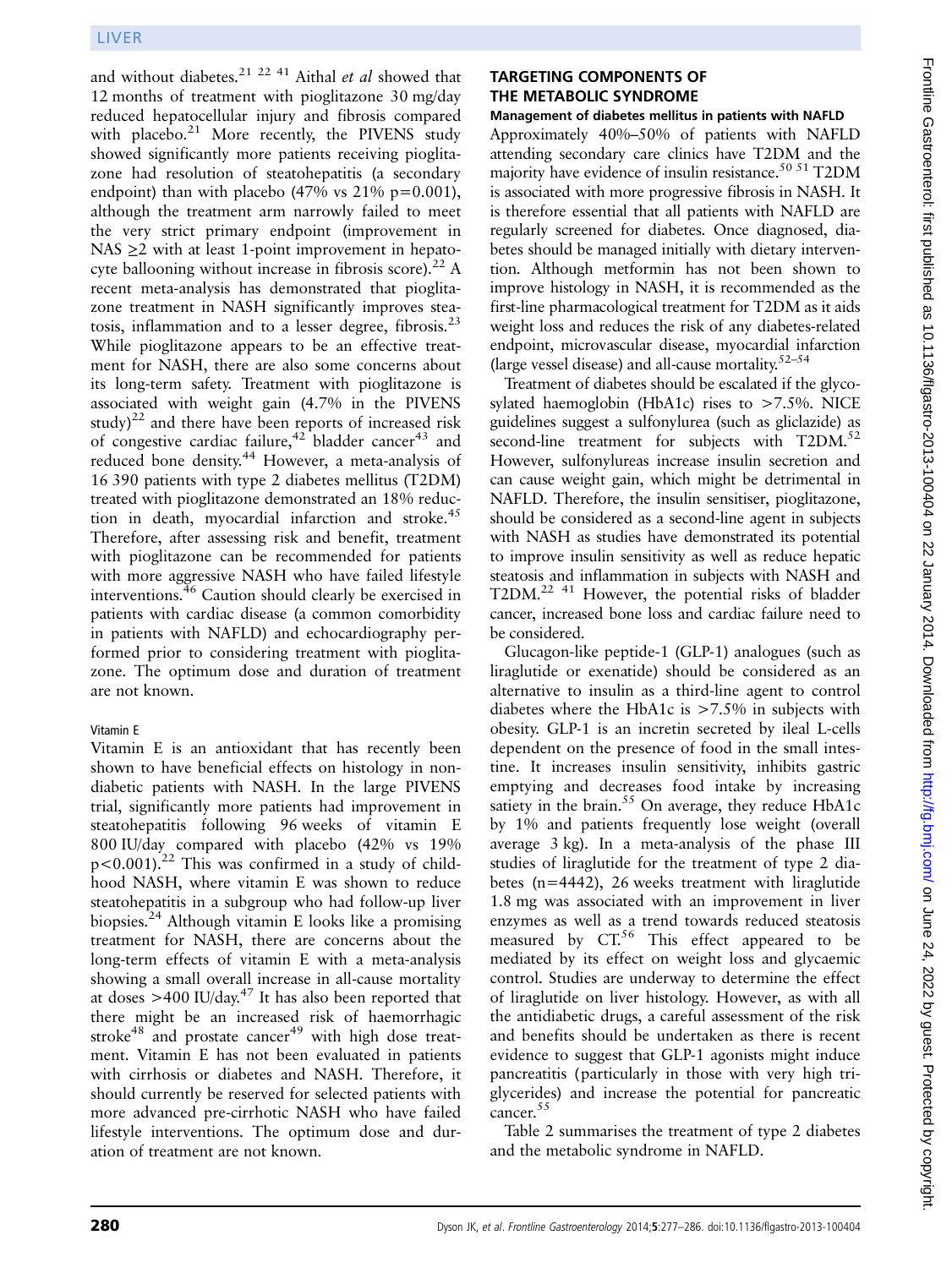Table 2 Treatment of type 2 diabetes and the metabolic syndrome in NAFLD

| <b>Treatment</b>      | <b>Indication</b>                     | <b>Outcome</b>                                                                                                                                                                                                                                                                                   |
|-----------------------|---------------------------------------|--------------------------------------------------------------------------------------------------------------------------------------------------------------------------------------------------------------------------------------------------------------------------------------------------|
| Dietary intervention  | See table 1                           | Escalate treatment if $HbA1c > 7.5%$                                                                                                                                                                                                                                                             |
| Metformin             | First-line treatment of T2DM          | Aids weight loss<br>Reduces risk of any diabetes-related endpoint, microvascular disease, myocardial<br>infarction (large vessel disease) and all-cause mortality <sup>52</sup> 53<br>Reduced HCC risk <sup>57</sup> 58                                                                          |
| Pioglitazone          | Second-line treatment of T2DM in NASH | Improve insulin sensitivity and reduces hepatic steatosis/steatohepatitis <sup>41</sup><br>18% reduction in death, myocardial infarction and stroke in T2DM <sup>45</sup><br>Consider risks of bladder cancer, <sup>43</sup> increased bone loss <sup>44</sup> and cardiac failure <sup>42</sup> |
| GLP-1 analogue        | Third-line treatment of T2DM in NASH  | Reduce HbA1c by 1% and average 3 kg weight loss<br>Improve liver enzymes and reduce steatosis <sup>56</sup><br>Risk of pancreatitis <sup>55</sup>                                                                                                                                                |
| Insulin/sulfonylureas | Fourth-line treatment of T2DM in NASH | Lead to weight gain that can be detrimental in NAFLD                                                                                                                                                                                                                                             |

GLP-1, glucagon-like peptide-1; HbA1c, glycosylated haemoglobin; HCC, hepatocellular carcinoma; NAFLD, non-alcoholic fatty liver disease; NASH, nonalcoholic steatohepatitis; T2DM, type 2 diabetes mellitus.

#### Hypertension

Approximately 70% of patients with NAFLD have hypertension<sup>59 60</sup> and so it is imperative to screen all patients. If the blood pressure is >140/90 mm Hg, patients should be managed according to NICE hypertension guidelines. $61$  ACE inhibitors (ACEIs) or angiotensin receptor blockers (ARBs) are recommended first-line for patients less than 55 years old, but calcium channel blockers are recommended in people over 55 years and those of Afro-Caribbean origin. However, targeting the renin–angiotensin system (RAS) might be beneficial in all patients with NAFLD as the RAS plays a role in liver fibrogenesis and blocking the RAS reduces fibrosis in experimental models of hepatic fibrosis.<sup>62 63</sup> A previous study of 54 hypertensive patients with NASH demonstrated that both telmisartan 20 mg and valsartan 80 mg improved transaminase levels and insulin sensitivity, and telmisartan also showed a significant decrease in NASH activity score and fibrosis.<sup>64</sup> Further larger studies are needed to confirm these observations, but ACEI or ARBs seem a logical choice in the management of hypertension in subjects with NAFLD. They may also have the added benefit of reducing the incidence of T2DM. A previous meta-analysis of more than 100 000 patients also showed a 20% reduction in the incidence of new onset diabetes with the use of ACEI or ARBs.<sup>65</sup>

# Dyslipidaemia

Dyslipidaemia is very common in patients with NAFLD and the metabolic syndrome. Effective treatment of dyslipidaemias is vital in the management of NAFLD to reduce patients' cardiovascular risk profile. NICE guidelines<sup>66</sup> recommend simvastatin treatment as primary prevention for cardiovascular disease in adults with a  $\geq$ 20% 10-year risk of developing cardiovascular disease (using a risk calculator such as the Framingham risk calculator). More aggressive lipid control is recommended for secondary prevention of cardiovascular disease, aiming for a total cholesterol <4 mmol/L. A meta-analysis confirmed that statin therapy safely reduces the 5-year incidence of all-cause mortality, major coronary events, coronary revascularisation and stroke by about 20% per mmol/L reduction in LDL cholesterol.<sup>67</sup>

Raised transaminases are frequently seen in patients receiving statins (usually due to coexistent NAFLD) but they are safe in patients with liver disease, and serious liver injury is rarely seen in clinical practice.<sup>46</sup> In a large cardiovascular outcomes study, statins were shown to improve liver enzymes and cardiovascular outcomes in patients with raised liver function tests (LFTs) due to NAFLD.<sup>68</sup>

Table 3 summarises the management of hypertension and dyslipidaemia in NAFLD.

Table 3 Management of hypertension and dyslipidaemia in NAFLD

| <b>Risk factor</b> | Treatment/indication                                                                                                    | Outcome                                                                                                                                                                                             |
|--------------------|-------------------------------------------------------------------------------------------------------------------------|-----------------------------------------------------------------------------------------------------------------------------------------------------------------------------------------------------|
| Hypertension       | ACEI and ARBs first-line if BP > 140/90 mm $Hq^{61}$<br>Escalate treatment according to NICE hypertension<br>quidelines | Blocking RAS reduces hepatic fibrosis <sup>62 63</sup><br>ARBs improve transaminase levels and insulin sensitivity <sup>64</sup><br>20% reduction in new onset T2DM with ACEI or ARBs <sup>65</sup> |
| Dyslipidaemia      | Primary prevention with statin if $\geq$ 20% 10-year risk of developing cardiovascular disease <sup>66</sup>            | Statins reduce 5-year incidence of all-cause mortality, major coronary events,<br>coronary revascularisation and stroke by about 20% per mmol/L reduction in LDL<br>cholesterol <sup>67</sup>       |
|                    | If secondary prevention, aim total cholesterol<br>$<$ 4 mmol/L                                                          | May reduce incidence of HCC <sup>69</sup>                                                                                                                                                           |

ACEI, ACE inhibitor; ARB, angiotensin receptor blocker; BP, blood pressure; HCC, hepatocellular carcinoma; LDL, low-density lipoprotein; NAFLD, nonalcoholic fatty liver disease; NASH, non-alcoholic steatohepatitis; T2DM, type 2 diabetes mellitus; RAS, renin–angiotensin system.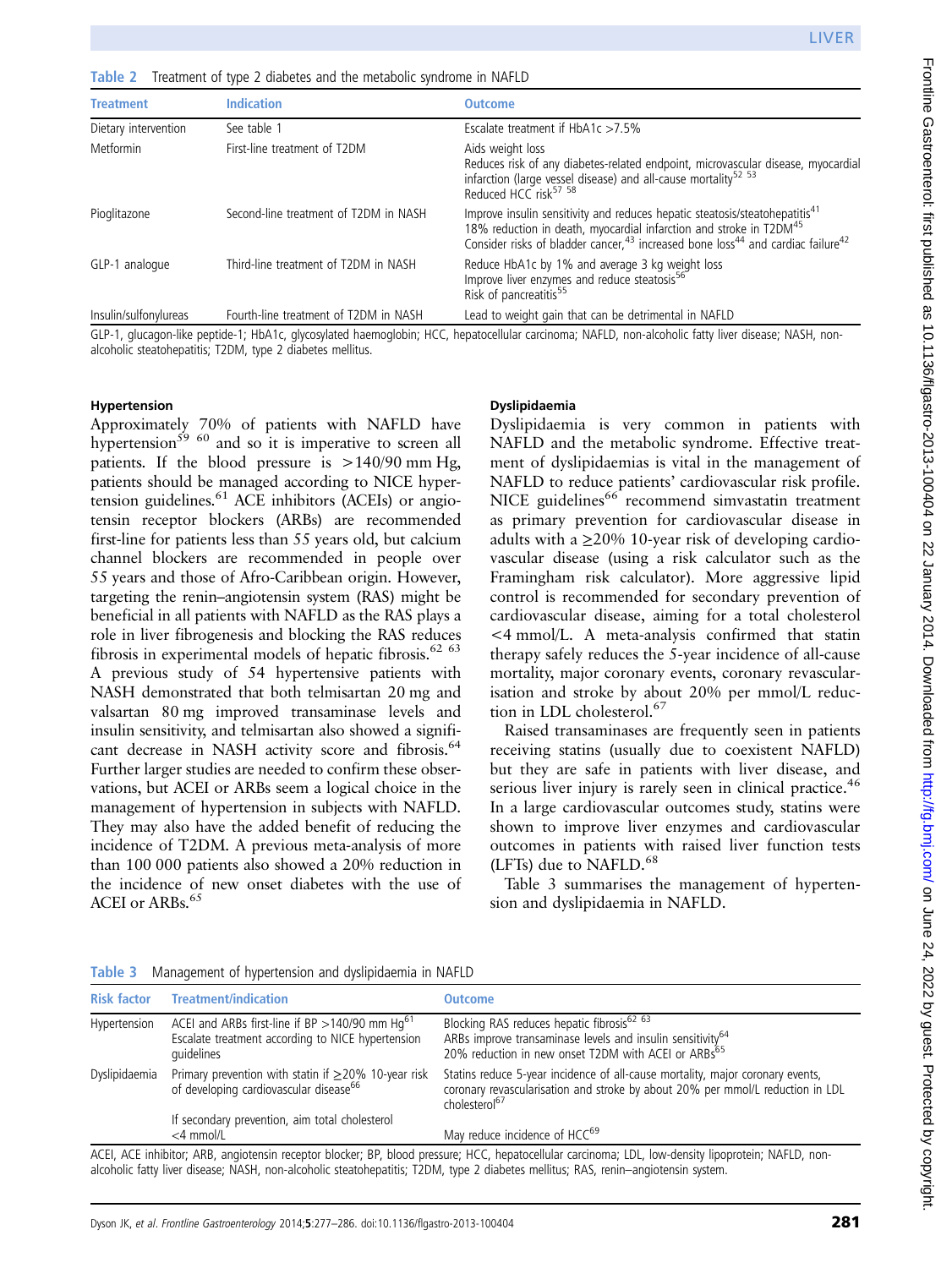#### Obstructive sleep apnoea

Due to the high prevalence of obesity in subjects with NAFLD, obstructive sleep apnoea (OSA) is very common and often unrecognised. OSA is associated with an increased risk of NAFLD as well as more advanced fibrosis due to NASH.<sup>70</sup> Clinicians should have a high index of suspicion for OSA and can screen patients in the clinic using the STOP BANG questionnaire that encompasses eight factors: Snoring, Tiredness, Observed apnoeas, Elevated blood pressure, BMI (>35 kg/m2), Age (>50 years), Neck circumference (>40 cm) and Gender (male). Patients who score  $\geq$ 3 points (a point is given for each positive risk factor) have a high likelihood of having OSA. This questionnaire has 83.6%, 92.9% and 100% sensitivity for mild, moderate and severe sleep apnoea, respectively.<sup>71</sup> It is not known whether treatment of OSA slows or halts progression of fibrosis in NASH.

## MANAGING THE COMPLICATIONS OF CIRRHOSIS

#### Hepatocellular carcinoma

Patients with NASH cirrhosis are at risk of the same complications of cirrhosis as with any other aetiology of liver disease. The yearly cumulative incidence of HCC is 2.6% per year in patients with NASH cirrhosis.72 Therefore, surveillance with abdominal ultrasonography (USS) should be performed every 6 months.<sup>73 74</sup> In unselected cirrhotic patients, USS has a sensitivity ranging from 58% to 89% with a specificity  $>90\%$ when used as a surveillance test.<sup>75 76</sup> Ultrasound can be technically difficult in obese patients so it is likely that ultrasound is less sensitive as a surveillance modality in patients with NAFLD, but currently there are no data to support the routine use of CT or MRI for surveillance.<sup>74</sup> CT or MRI could be considered in subjects where ultrasound has failed to produce adequate examination of the liver, but these modalities have their own limitations in obese patients.

α-Fetoprotein is a tumour biomarker and has recently been removed from the European guidelines but is still widely used in clinical practise alongside 6-monthly ultrasound. Although rare, HCC can occur on a background of non-cirrhotic NAFLD.<sup>77</sup>

There is a clear association between obesity and malignancy<sup>78</sup> and hyperinsulinaemia is well recognised as an independent risk factor for many malignancies.<sup>79 80</sup> Aberrant genes involved in metabolic pathways, such as the AMP-activated protein kinase (AMPK)–LKB1 pathway, are emerging as therapeutic targets in cancer treatment.81 Metformin acts by inhibiting hepatic glucose production through an LKB1–AMPK-mediated mechanism. There is emerging evidence that metformin reduces the risk of cancer (including HCC) in patients with diabetes in a dose-dependent manner.<sup>57</sup> The mechanisms of the anticancer effects of metformin may include triggering of the LKB1-mediated AMPK pathway, resulting in cancer cell death under conditions

of nutrient deprivation,  $8283$  and reducing proliferation of cancer cell lines.83

Donadon et al found that metformin treatment was associated with a statistically significant reduction of HCC risk (OR 0.33; CI 0.1 to 0.7, p=0.006) in diabetic patients.<sup>84</sup> The benefit of metformin was confirmed by Hassan et al who found the use of metformin or thiazolidinediones in diabetic patients was associated with a 70% risk reduction of HCC compared with the use of insulin or sulfonylureas.<sup>85</sup> A recent large Taiwanese nationwide case-control study demonstrated a 7% risk reduction per year for HCC in diabetics treated with metformin (adjusted OR=0.93, 95% CI 0.91 to 0.94, p<0.0001).<sup>58</sup>

There is also evidence that statins might reduce the incidence of HCC. An American case-control study examining HCC in diabetic patients found an adjusted OR for statin use of 0.74 (95% CI 0.64 to 0.87). There were no significant associations with non-statin cholesterol- or triglyceride-lowering medications.<sup>86</sup> A Taiwanese population-based case-control study found an adjusted OR of 0.62 (95% CI 0.42 to 0.91) for HCC in patients prescribed statins.87 Singh et al conducted a systematic review and meta-analysis and found that statin users were less likely to develop HCC than non-users (adjusted OR, 0.63; 95% CI 0.52 to 0.76). The risk reduction was most marked in Asian populations but was also observed in Western populations.<sup>69</sup>

Statins appear to have anticancer effects through both 3-hydroxy-3-methyl-glutaryl-CoA (HMG-CoA) reductase dependent and HMG-CoA reductase independent pathways. They have a variety of actions including: anti-inflammatory and immunomodulatory effects, inhibiting downstream production of mediators of cell growth<sup>88</sup> and promoting programmed cell death.<sup>89</sup> Studies have shown that inactivation of Myc can induce remission of HCC and atorvastatin blocks Myc activation resulting in suppression of tumour growth. $^{90}$   $^{91}$ 

#### Varices

Cirrhotic patients with NASH are at risk of varices as with other liver diseases and their presence correlates with the severity of liver disease (40%–44% if Child– Pugh grade A, 75%–85% if Child–Pugh grade C).<sup>92</sup> Therefore, patients with NASH cirrhosis should undergo endoscopic screening for oesophageal and gastric varices at the time of diagnosis and at regular intervals according to British Society of Gastroenterology or American Association for the Study of Liver Diseases guidelines<sup>93 94</sup> (see table 4).

### Osteoporosis and fracture risk

Patients with cirrhosis are at increased risk of osteoporosis and fractures. Cirrhotic patients should have a dual x-ray absorptiometry scan to assess bone mineral density and have their fracture risk assessed using the FRAX tool [\(http://www.shef.ac.uk/FRAX/tool](http://www.shef.ac.uk/FRAX/tool)). The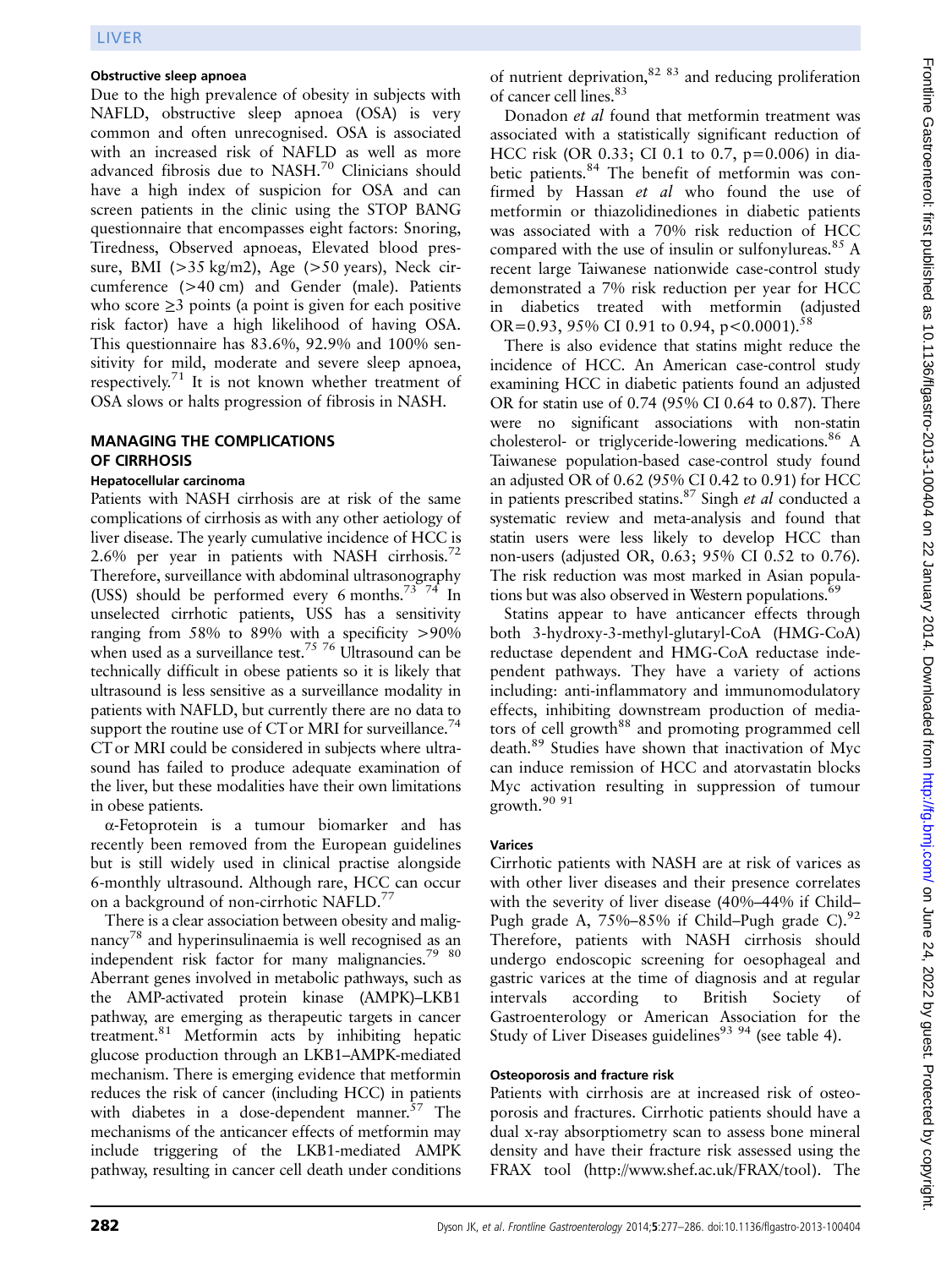Table 4 Managing the complications of cirrhosis

| <b>Complication</b>         | <b>Risk</b>                                                                                                                                                          | <b>Management</b>                                                                                                                                                                                                              |
|-----------------------------|----------------------------------------------------------------------------------------------------------------------------------------------------------------------|--------------------------------------------------------------------------------------------------------------------------------------------------------------------------------------------------------------------------------|
| Hepatocellular<br>carcinoma | Yearly cumulative incidence 2.6% per year <sup>50</sup>                                                                                                              | 6 monthly abdominal USS $\pm \alpha$ -fetoprotein                                                                                                                                                                              |
| Varices                     | 40%-44% if Child-Pugh grade A<br>75%-85% if Child-Pugh grade C <sup>92</sup>                                                                                         | Endoscopic surveillance and management according to BSG or<br>AASLD quidelines <sup>94 93</sup>                                                                                                                                |
| Osteoporosis                | Cirrhotic patients are at increased risk of osteoporosis<br>and fractures<br>Larger studies assessing the effects of vitamin D<br>supplementation on BMD are lacking | Correction of vitamin D insufficiency with oral daily vitamin $D_3$<br>and calcium <sup>95</sup><br>Dual x-ray absorptiometry scan to assess BMD<br>Assess fracture risk using FRAX tool (http://www.shef.ac.uk/<br>FRAX/tool) |

AASLD, American Association for the Study of Liver Diseases; BMD, bone mineral density; BSG, British Society of Gastroenterology; USS, ultrasonography.

FRAX tool has an easy online link to the National Osteoporosis Guideline Group website which provides management advice according to the patient's risk of fracture. Table 4 summarises the management of the complications of NASH cirrhosis.

# Liver transplantation

NASH cirrhosis is now the third commonest indication for liver transplantation in the USA and accounted for 12% of patients listed for transplantation in the UK in 2009.96 Patient and graft survival in liver transplantation for NASH are comparable with other indications.<sup>96 97</sup> Although recurrence of NASH is common posttransplant, occurring in 4%–25% of patients, it does not appear to impact on graft survival.<sup>98</sup> 99 Patients who are transplanted for NASH cirrhosis frequently have multiple cardiovascular risk factors that should be managed aggressively post-transplant to prevent cardiovascular-related mortality.<sup>100</sup> UK guidelines on liver transplantation suggest that bariatric surgery can be considered at the time of liver transplantation for patients with NASH and morbid obesity.<sup>100</sup>

# **Summary**

Lifestyle interventions aimed at weight loss and increased activity are essential for all patients with NAFLD and if sustained are effective in the treatment of NAFLD. For patients who fail lifestyle intervention, liver-directed pharmacotherapy with pioglitazone or vitamin E can be considered for those with advanced, but pre-cirrhotic, NASH. Features of the metabolic syndrome and cardiovascular risk factors are very common in NAFLD, so all patients should be screened for these and have them managed aggressively. For patients who develop advanced disease, they require surveillance for and management of the complications of cirrhosis (HCC, varices, osteoporosis).

Contributors JD, QA and SM have all contributed to this review. Competing interests None.

Provenance and peer review Not commissioned; externally peer reviewed.

Open Access This is an Open Access article distributed in accordance with the Creative Commons Attribution Non

Commercial (CC BY-NC 3.0) license, which permits others to distribute, remix, adapt, build upon this work non-commercially, and license their derivative works on different terms, provided the original work is properly cited and the use is noncommercial. See: http://creativecommons.org/licenses/by-nc/3.0/

# **REFERENCES**

- 1 Bedogni G, Miglioli L, Masutti F, et al. Prevalence of and risk factors for nonalcoholic fatty liver disease: the Dionysos nutrition and liver study. Hepatology 2005;42:44–52.
- 2 Browning JD, Szczepaniak LS, Dobbins R, et al. Prevalence of hepatic steatosis in an urban population in the United States: Impact of ethnicity. Hepatology 2004;40:1387–95.
- 3 Wong VW, Chu WC, Wong GL, et al. Prevalence of non-alcoholic fatty liver disease and advanced fibrosis in Hong Kong Chinese: a population study using proton-magnetic resonance spectroscopy and transient elastography. Gut 2012;61:409–15.
- 4 Matteoni CA, Younossi ZM, Gramlich T, et al. Non alcoholic fatty liver disease: a spectrum of clinical and pathological severity. Gastroenterology 1999;116:1413-19.
- 5 Wanless IR, Lentz JS. Fatty liver hepatitis (steatohepatitis) and obesity: an autopsy study with analysis of risk factors. Hepatology 1990;12:1106–10.
- 6 Williams CD, Stengel J, Asike MI, et al. Prevalence of nonalcoholic fatty liver disease and nonalcoholic steatohepatitis among a largely middle-aged population utilizing ultrasound and liver biopsy: a prospective study. Gastroenterology 2011;140:124–31.
- 7 Ekstedt M, Franzen LE, Mathiesen UL, et al. Long-term follow-up of patients with NAFLD and elevated liver enzymes. Hepatology 2006;44:865–73.
- 8 Anstee QM, Targher G, Day CP. Progression of NAFLD to diabetes mellitus, cardiovascular disease or cirrhosis. Nat Rev Gastroenterol Hepatol 2013;10:330–44.
- Dyson JK, Anstee QM, Mcpherson S. Non-alcoholic fatty liver disease: a practical approach to diagnosis and staging. Frontline Gastroenterol 2014;5:211–8.
- 10 Anstee QM, McPherson S, Day CP. How big a problem is non-alcoholic fatty liver disease? BMJ 2011;343:d3897.
- 11 NICE. NICE Clinical guidelines. CG43 Obesity: the prevention, identification, assessment and management of overweight and obesity in adults and children. In: Care NIfHaCEaNCCfP, ed., 2006.
- 12 Promrat K, Kleiner DE, Niemeier HM, et al. Randomized controlled trial testing the effects of weight loss on nonalcoholic steatohepatitis. Hepatology 2010;51:121–9.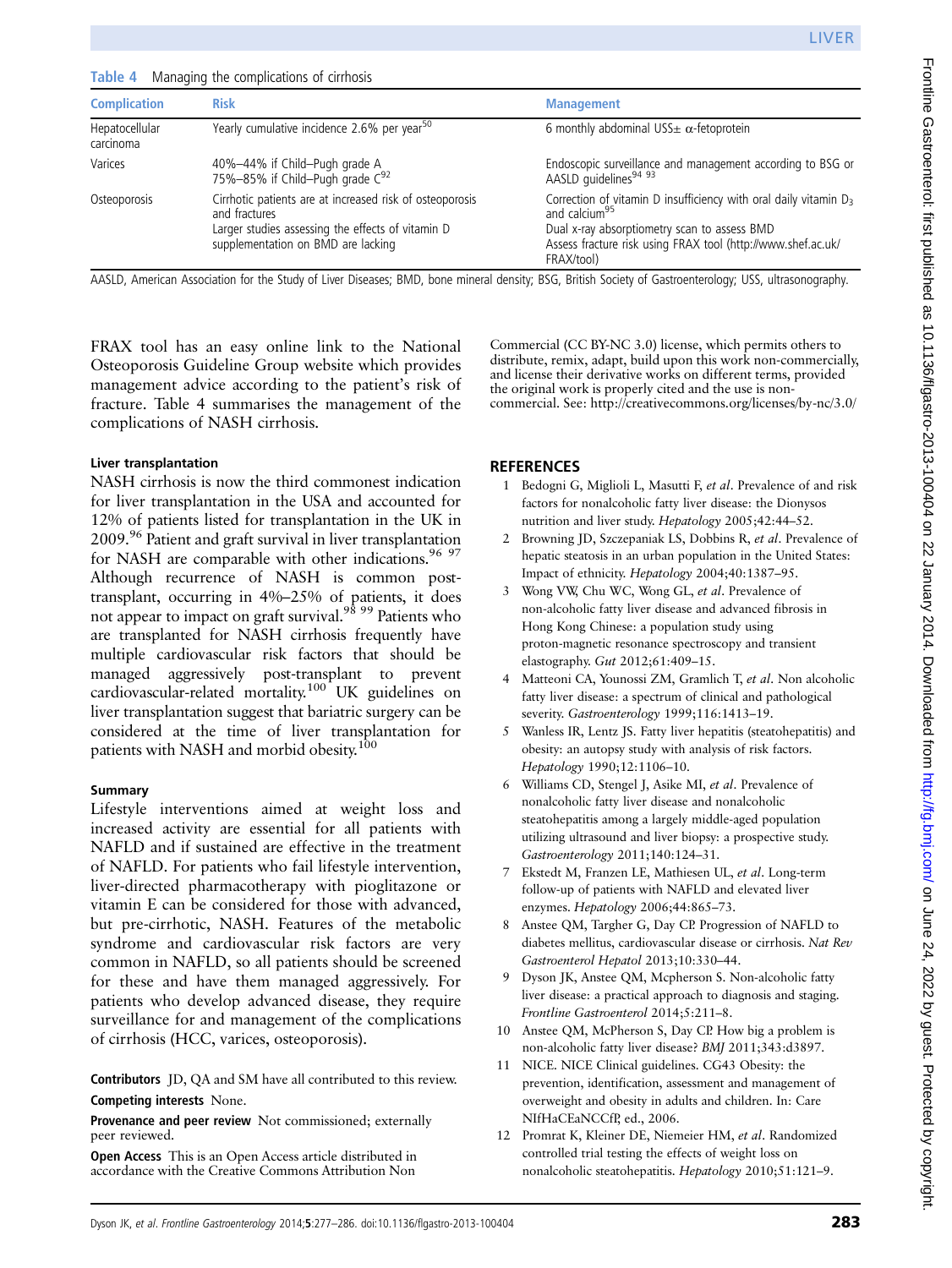# LIVER

- 13 Harrison SA, Fecht W, Brunt EM, et al. Orlistat for overweight subjects with nonalcoholic steatohepatitis: a randomized, prospective trial. Hepatology 2009;49:80–6.
- 14 Perseghin G, Lattuada G, De Cobelli F, et al. Habitual physical activity is associated with intrahepatic fat content in humans. Diabetes Care 2007;30:683–8.
- 15 Kirwan JP, Solomon TP, Wojta DM, et al. Effects of 7 days of exercise training on insulin sensitivity and responsiveness in type 2 diabetes mellitus. Am J Physiol Endocrinol Metab 2009;297:E151–6.
- 16 Van Der Heijden GJ, Wang ZJ, Chu Z, et al. Strength exercise improves muscle mass and hepatic insulin sensitivity in obese youth. Med Sci Sport Exerc 2010;42:1973–80.
- 17 Thoma C, Day CP, Trenell MI. Lifestyle interventions for the treatment of non-alcoholic fatty liver disease in adults: a systematic review. *J Hepatol* 2012;56:255-66.
- 18 Hallsworth K, Fattakhova G, Hollingsworth KG, et al. Resistance exercise reduces liver fat and its mediators in non-alcoholic fatty liver disease independent of weight loss. Gut 2011;60:1278–83.
- 19 Mummadi RR, Kasturi KS, Chennareddygari S, et al. Effect of bariatric surgery on nonalcoholic fatty liver disease: systematic review and meta-analysis. Clin Gastroenterol Hepatol 2008;6:1396–402.
- 20 Sjostrom L, Lindroos AK, Peltonen M, et al. Lifestyle, diabetes, and cardiovascular risk factors 10 years after bariatric surgery. NEJM 2004;351:2683–93.
- 21 Aithal GP, Thomas JA, Kaye PV, et al. Randomized, placebo-controlled trial of pioglitazone in nondiabetic subjects with nonalcoholic steatohepatitis. Gastroenterology 2008;135:1176–84.
- 22 Sanyal AJ, Chalasani N, Kowdley KV, et al. Pioglitazone, vitamin E, or placebo for nonalcoholic steatohepatitis. NEJM 2010;362:1675–85.
- 23 Boettcher E, Csako G, Pucino F, et al. Meta-analysis: pioglitazone improves liver histology and fibrosis in patients with non-alcoholic steatohepatitis. Aliment Pharmacol Ther 2012;35:66–75.
- 24 Lavine JE, Schwimmer JB, Van Natta ML, et al. Effect of vitamin E or metformin for treatment of nonalcoholic fatty liver disease in children and adolescents: the TONIC randomized controlled trial. JAMA 2011;305:1659–68.
- 25 Zivkovic AM, German JB, Sanyal AJ. Comparative review of diets for the metabolic syndrome: implications for nonalcoholic fatty liver disease. Am J Clin Nutr 2007;86:285-300.
- 26 Musso G, Gambino R, Pacini G, et al. Prolonged saturated fat-induced, glucose-dependent insulinotropic polypeptide elevation is associated with adipokine imbalance and liver injury in nonalcoholic steatohepatitis: dysregulated enteroadipocyte axis as a novel feature of fatty liver. Am J Clin Nutr 2009;89:558–67.
- 27 Charlton M, Krishnan A, Viker K, et al. Fast food diet mouse: novel small animal model of NASH with ballooning, progressive fibrosis, and high physiological fidelity to the human condition. Am J Physiol Gastrointest Liver Physiol 2011;301:G825–34.
- 28 Ryan MC, Itsiopoulos C, Thodis T, et al. The Mediterranean diet improves hepatic steatosis and insulin sensitivity in individuals with non-alcoholic fatty liver disease. *J Hepatol* 2013;59:138–43.
- 29 Parker HM, Johnson NA, Burdon CA, et al. Omega-3 supplementation and non-alcoholic fatty liver disease:

a systematic review and meta-analysis. J Hepatol 2012;56:944–51.

- 30 Wong VW, Chan RS, Wong GL, et al. Community-based lifestyle modification programme for non-alcoholic fatty liver disease: a randomized controlled trial. J Hepatol 2013;59:536–42.
- 31 Mathurin P, Hollebecque A, Arnalsteen L, et al. Prospective study of the long-term effects of bariatric surgery on liver injury in patients without advanced disease. Gastroenterology 2009;137:532–40.
- 32 Zelber-Sagi S, Nitzan-Kaluski D, Goldsmith R, et al. Role of leisure-time physical activity in nonalcoholic fatty liver disease: a population-based study. Hepatology 2008;48:1791-8.
- 33 Hsieh SD, Yoshinaga H, Muto T, et al. Regular physical activity and coronary risk factors in Japanese men. Circulation 1998;97:661–5.
- 34 Little JP, Gillen JB, Percival ME, et al. Low-volume high-intensity interval training reduces hyperglycemia and increases muscle mitochondrial capacity in patients with type 2 diabetes. J Appl Physiol 2011;111:1554–60.
- 35 Zelber-Sagi S, Kessler A, Brazowsky E, et al. A double-blind randomized placebo-controlled trial of orlistat for the treatment of nonalcoholic fatty liver disease. Clin Gastroenterol Hepatol 2006;4:639–44.
- 36 Sjostrom L, Narbro K, Sjostrom CD, et al. Effects of bariatric surgery on mortality in Swedish obese subjects. NEJM 2007;357:741–52.
- 37 Chavez-Tapia NC, Tellez-Avila FI, Barrientos-Gutierrez T, et al. Bariatric surgery for non-alcoholic steatohepatitis in obese patients. Cochrane Database System Rev 2010:CD007340.
- 38 D'Albuquerque LA, Gonzalez AM, Wahle RC, et al. Liver transplantation for subacute hepatocellular failure due to massive steatohepatitis after bariatric surgery. Liver Transpl 2008;14:881–5.
- 39 Mosko JD, Nguyen GC. Increased perioperative mortality following bariatric surgery among patients with cirrhosis. Clin Gastroenterol Hepatol 2011;9:897–901.
- 40 Shimizu H, Phuong V, Maia M, et al. Bariatric surgery in patients with liver cirrhosis. Surg Obes Relat Dis 2013;9:1-6.
- 41 Belfort R, Harrison SA, Brown K, et al. A placebo-controlled trial of pioglitazone in subjects with nonalcoholic steatohepatitis. NEJM 2006;355:2297–307.
- 42 Lago RM, Singh PP, Nesto RW. Congestive heart failure and cardiovascular death in patients with prediabetes and type 2 diabetes given thiazolidinediones: a meta-analysis of randomised clinical trials. Lancet 2007;370:1129–36.
- 43 Piccinni C, Motola D, Marchesini G, et al. Assessing the association of pioglitazone use and bladder cancer through drug adverse event reporting. Diabetes Care 2011;34:1369–71.
- 44 Lecka-Czernik B. Bone loss in diabetes: use of antidiabetic thiazolidinediones and secondary osteoporosis. Curr Osteoporos Rep 2010;8:178–84.
- 45 Lincoff AM, Wolski K, Nicholls SJ, et al. Pioglitazone and risk of cardiovascular events in patients with type 2 diabetes mellitus: a meta-analysis of randomized trials. JAMA 2007;298:1180–8.
- 46 Chalasani N, Younossi Z, Lavine JE, et al. The diagnosis and management of non-alcoholic fatty liver disease: practice guideline by the American Gastroenterological Association, American Association for the Study of Liver Diseases, and American College of Gastroenterology. Gastroenterology 2012;142:1592–609.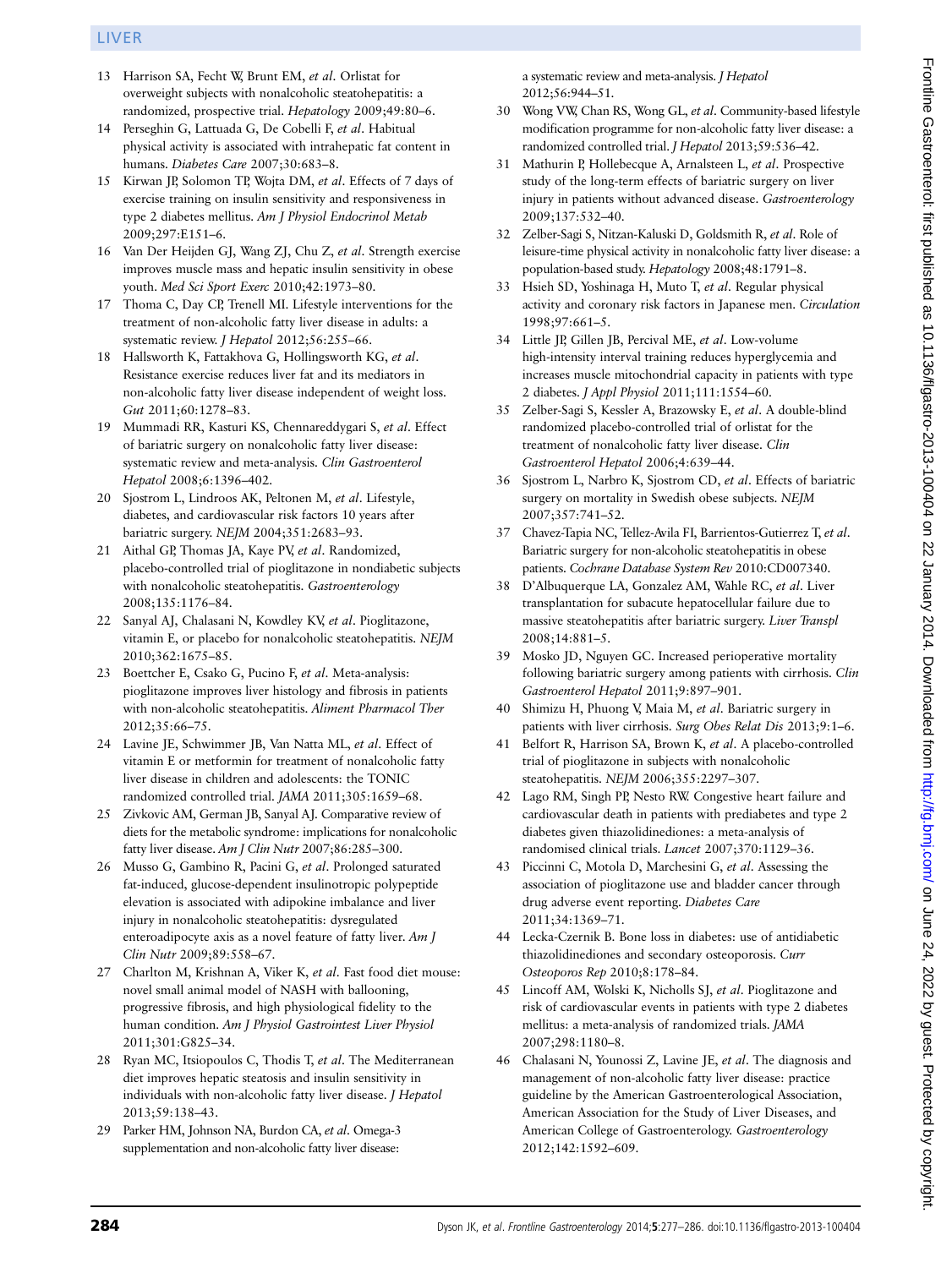LIVER

- 47 Miller ER 3rd, Pastor-Barriuso R, Dalal D, et al. Meta-analysis: high-dosage vitamin E supplementation may increase all-cause mortality. Ann Intern Med 2005;142:37–46.
- 48 Schurks M, Glynn RJ, Rist PM, et al. Effects of vitamin E on stroke subtypes: meta-analysis of randomised controlled trials. BMJ 2010;341:c5702.
- 49 Lippman SM, Klein EA, Goodman PJ, et al. Effect of selenium and vitamin E on risk of prostate cancer and other cancers: the Selenium and Vitamin E Cancer Prevention Trial (SELECT). JAMA 2009;301:39–51.
- 50 McPherson S, Stewart SF, Henderson E, et al. Simple non-invasive fibrosis scoring systems can reliably exclude advanced fibrosis in patients with non-alcoholic fatty liver disease. Gut 2010;59:1265–9.
- 51 McPherson S, Anstee QM, Henderson E, et al. Are simple noninvasive scoring systems for fibrosis reliable in patients with NAFLD and normal ALT levels?. Eur J Gastroenterol Hepatol 2013;25:652–8.
- 52 NICE. NICE clinical guidelines. CG87 Type 2 diabetes: The management of type 2 diabetes. In: NICE, ed., 2010.
- 53 Stratton IM, Adler AI, Neil HA, et al. Association of glycaemia with macrovascular and microvascular complications of type 2 diabetes (UKPDS 35): prospective observational study. BMJ 2000;321:405–12.
- 54 UK Prospective Diabetes Study (UKPDS) Group. Effect of intensive blood-glucose control with metformin on complications in overweight patients with type 2 diabetes (UKPDS 34). Lancet 1998;352:854–65.
- 55 Nauck MA. A critical analysis of the clinical use of incretin-based therapies: the benefits by far outweigh the potential risks. Diabetes Care 2013;36:2126–32.
- 56 Armstrong MJ, Houlihan DD, Rowe IA, et al. Safety and efficacy of liraglutide in patients with type 2 diabetes and elevated liver enzymes: individual patient data meta-analysis of the LEAD program. Aliment Pharmacol Ther 2013;37:234–42.
- 57 Bo S, Benso A, Durazzo M, et al. Does use of metformin protect against cancer in Type 2 diabetes mellitus? J Endocrinol Invest 2012;35:231–5.
- 58 Chen HP, Shieh JJ, Chang CC, et al. Metformin decreases hepatocellular carcinoma risk in a dose-dependent manner: population-based and in vitro studies. Gut 2013;62:606–15.
- 59 Marchesini G, Bugianesi E, Forlani G, et al. Nonalcoholic fatty liver, steatohepatitis, and the metabolic syndrome. Hepatology 2003;37:917–23.
- 60 Dixon JB, Bhathal PS, O'Brien PE. Nonalcoholic fatty liver disease: predictors of nonalcoholic steatohepatitis and liver fibrosis in the severely obese. Gastroenterology 2001;121:91–100.
- 61 NICE. NICE clinical guidelines. CG127 Hypertension: Clinical management of primary hypertension in adults. In: NICE, ed., 2011.
- 62 Bataller R, Sancho-Bru P, Gines P, et al. Activated human hepatic stellate cells express the renin-angiotensin system and synthesize angiotensin II. Gastroenterology 2003;125:117–25.
- 63 Paschos P, Tziomalos K. Nonalcoholic fatty liver disease and the renin-angiotensin system: implications for treatment. World J Hepatol 2012;4:327–31.
- 64 Georgescu EF, Ionescu R, Niculescu M, et al. Angiotensin-receptor blockers as therapy for mild-to-moderate hypertension-associated non-alcoholic steatohepatitis. World J Gastroenterol 2009;15:942-54.
- 65 Al-Mallah M, Khawaja O, Sinno M, et al. Do angiotensin converting enzyme inhibitors or angiotensin receptor blockers prevent diabetes mellitus? A meta-analysis. Cardiology J 2010;17:448–56.
- 66 NICE. NICE clinical guidelines. CG67 Lipid modification: Cardiovascular risk assessment and the modification of blood lipids for the primary and secondary prevention of cardiovascular disease. In: NICE, ed., 2010.
- 67 Baigent C, Keech A, Kearney PM, et al. Efficacy and safety of cholesterol-lowering treatment: prospective meta-analysis of data from 90,056 participants in 14 randomised trials of statins. Lancet 2005;366:1267-78.
- 68 Athyros VG, Tziomalos K, Gossios TD, et al. Safety and efficacy of long-term statin treatment for cardiovascular events in patients with coronary heart disease and abnormal liver tests in the Greek Atorvastatin and Coronary Heart Disease Evaluation (GREACE) Study: a post-hoc analysis. Lancet 2010;376:1916–22.
- 69 Singh S, Singh PP, Singh AG, et al. Statins Are Associated With a Reduced Risk of Hepatocellular Cancer: a Systematic Review and Meta-analysis. Gastroenterology 2013;144:323–32.
- 70 Musso G, Cassader M, Olivetti C, et al. Association of obstructive sleep apnoea with the presence and severity of non-alcoholic fatty liver disease. A systematic review and meta-analysis. Obes Rev 2013;14:417–31.
- 71 Chung F, Yegneswaran B, Liao P, et al. STOP questionnaire: a tool to screen patients for obstructive sleep apnea. Anesthesiology 2008;108:812–21.
- 72 Ascha MS, Hanouneh IA, Lopez R, et al. The incidence and risk factors of hepatocellular carcinoma in patients with nonalcoholic steatohepatitis. Hepatology 2010;51:1972–8.
- 73 Bruix J, Sherman M, American Association for the Study of Liver. Management of hepatocellular carcinoma: an update. Hepatology 2011;53:1020–2.
- 74 European Association For The Study Of The Liver, European Organisation For Research And Treatment Of Cancer. EASL-EORTC clinical practice guidelines: management of hepatocellular carcinoma. J Hepatol 2012;56:908-43.
- 75 Bolondi L. Screening for hepatocellular carcinoma in cirrhosis. J Hepatol 2003;39:1076–84.
- 76 Kim CK, Lim JH, Lee WJ. Detection of hepatocellular carcinomas and dysplastic nodules in cirrhotic liver: accuracy of ultrasonography in transplant patients. J Ultrasound Med 2001;20:99–104.
- 77 Kawada N, Imanaka K, Kawaguchi T, et al. Hepatocellular carcinoma arising from non-cirrhotic nonalcoholic steatohepatitis. *J Gastroenterol* 2009;44:1190-4.
- 78 Calle EE, Rodriguez C, Walker-Thurmond K, et al. Overweight, obesity, and mortality from cancer in a prospectively studied cohort of U.S. adults. NEJM 2003;348:1625–38.
- 79 Gunter MJ, Hoover DR, Yu H, et al. Insulin, insulin-like growth factor-I, and risk of breast cancer in postmenopausal women. J Natl Cancer Inst 2009;101:48–60.
- 80 Giovannucci E. Metabolic syndrome, hyperinsulinemia, and colon cancer: a review. Am J Clin Nutr 2007;86:s836-42.
- 81 Pollak M. Energy metabolism, cancer risk, and cancer prevention. Recent Results Cancer Res 2009;181:51–4.
- 82 Choi YK, Park KG. Metabolic roles of AMPK and metformin in cancer cells. Mol Cells 2013;36:279–87.
- 83 Zhou G, Myers R, Li Y, et al. Role of AMP-activated protein kinase in mechanism of metformin action. J Clin Invest 2001;108:1167–74.